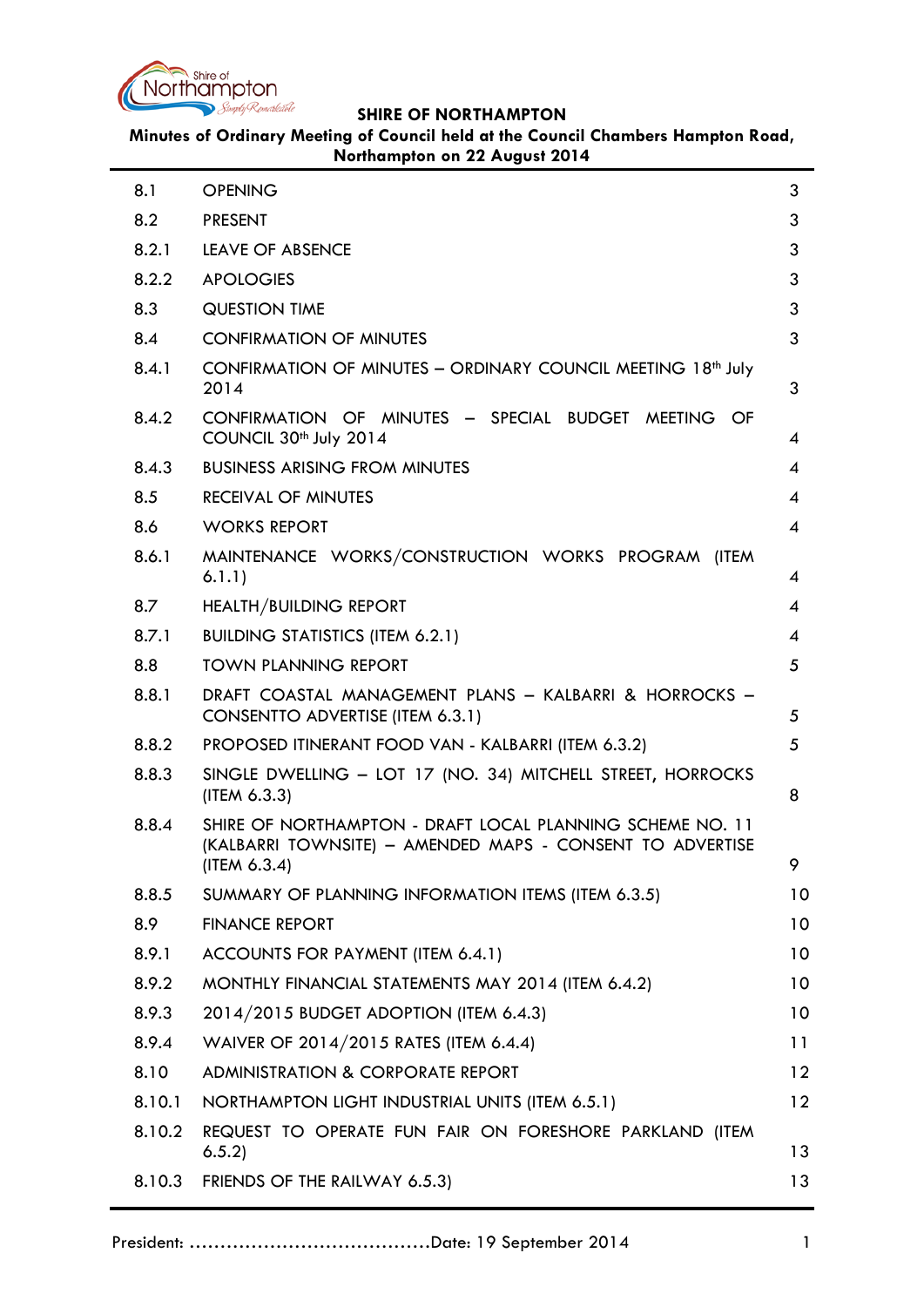

| Minutes of Ordinary Meeting of Council held at the Council Chambers Hampton Road,<br>Northampton on 22 August 2014 |    |  |  |
|--------------------------------------------------------------------------------------------------------------------|----|--|--|
| AWARE GRANT FUNDING APPLICATION 6.5.4)                                                                             | 13 |  |  |
| SHIRE PRESIDENTS REPORT                                                                                            | 13 |  |  |
| DEPUTY SHIRE PRESIDENTS REPORT                                                                                     | 14 |  |  |
| <b>COUNCILLORS REPORTS</b>                                                                                         | 14 |  |  |
| <b>CR CARSON</b>                                                                                                   | 14 |  |  |
| <b>CR PIKE</b>                                                                                                     | 14 |  |  |
| <b>CR GLIDDON</b>                                                                                                  | 14 |  |  |
| <b>CR HOLT</b>                                                                                                     | 14 |  |  |
| <b>CR SCOTT</b>                                                                                                    | 15 |  |  |
| <b>CR STANICH</b>                                                                                                  | 15 |  |  |
| <b>INFORMATION BULLETIN</b>                                                                                        | 15 |  |  |
| NEW ITEMS OF BUSINESS                                                                                              | 15 |  |  |
| NEXT MEETING OF COUNCIL                                                                                            | 15 |  |  |
| <b>CLOSURE</b>                                                                                                     | 15 |  |  |
|                                                                                                                    |    |  |  |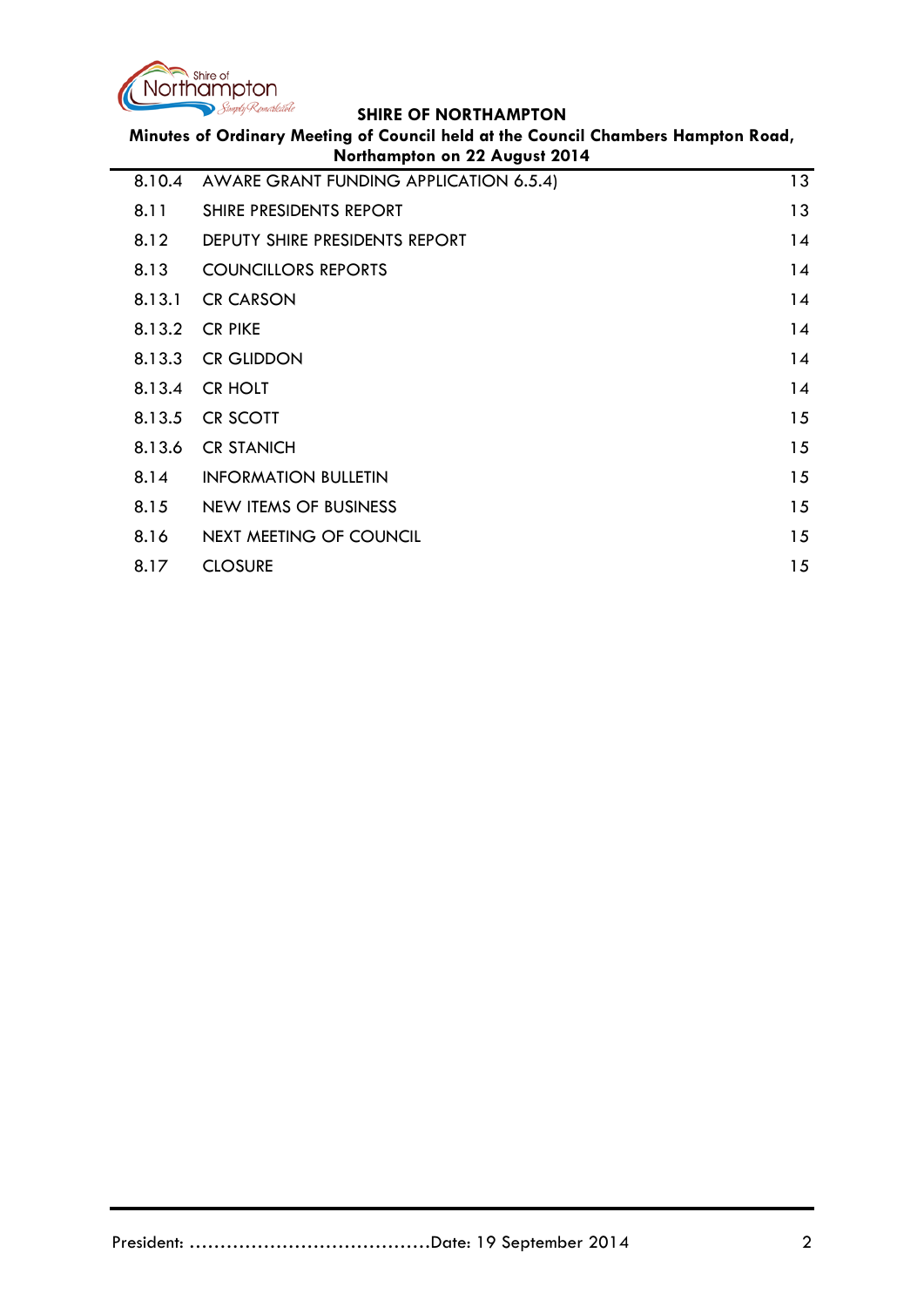

**Minutes of Ordinary Meeting of Council held at the Council Chambers Hampton Road, Northampton on 22 August 2014**

#### <span id="page-2-0"></span>**8.1 OPENING**

The President thanked all Councillors and staff members present for their attendance and declared the meeting open at 9.02am.

#### <span id="page-2-1"></span>**8.2 PRESENT**

| Cr G Wilson                                                         | President                       | Northampton Ward |
|---------------------------------------------------------------------|---------------------------------|------------------|
| Cr T Carson                                                         |                                 | Northampton Ward |
| Cr D Stanich                                                        |                                 | Northampton Ward |
| Cr P Gliddon                                                        |                                 | Kalbarri Ward    |
| Cr M Scott                                                          |                                 | Kalbarri Ward    |
| Cr M Holt                                                           |                                 | Kalbarri Ward    |
| Cr D Pike                                                           |                                 | Kalbarri Ward    |
| Mr Garry Keeffe                                                     | <b>Chief Executive Officer</b>  |                  |
| <b>Mr Grant Middleton</b>                                           | Deputy Chief Executive Officer  |                  |
| <b>Manager Works &amp; Technical Services</b><br>Mr Neil Broadhurst |                                 |                  |
| <b>Mrs Hayley Williams</b>                                          | <b>Principal Planner</b>        |                  |
| Mr Glenn Bangay                                                     | Principal EHO/Building Surveyor |                  |

#### <span id="page-2-2"></span>**8.2.1 LEAVE OF ABSENCE**

Nil

#### <span id="page-2-3"></span>**8.2.2 APOLOGIES**

Cr Stock-Standen, Cr Simkin

#### <span id="page-2-4"></span>**8.3 QUESTION TIME**

There were no questions to Council from members of the public.

### <span id="page-2-6"></span><span id="page-2-5"></span>**8.4 CONFIRMATION OF MINUTES**

8.4.1 CONFIRMATION OF MINUTES - ORDINARY COUNCIL MEETING 18th July 2014

Moved Cr HOLT, seconded Cr GLIDDON

That the minutes of the Ordinary Meeting of Council held on the 18<sup>th</sup> July 2014 be confirmed as a true and correct record.

CARRIED 7/0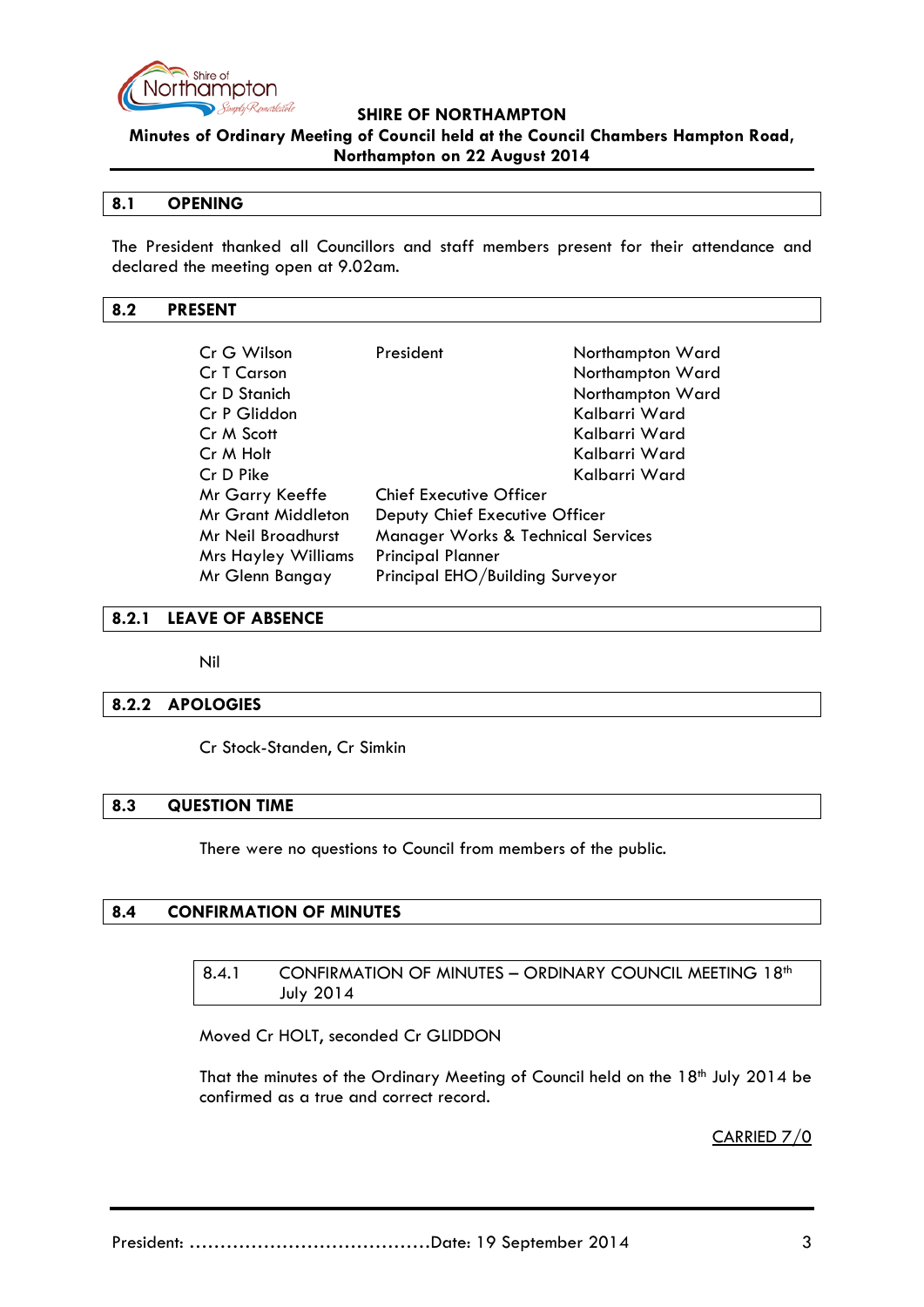

#### <span id="page-3-0"></span>**Minutes of Ordinary Meeting of Council held at the Council Chambers Hampton Road, Northampton on 22 August 2014**

8.4.2 CONFIRMATION OF MINUTES – SPECIAL BUDGET MEETING OF COUNCIL 30th July 2014

Moved Cr SCOTT, seconded Cr GLIDDON

That the minutes of the Special Budget Meeting of Council held on the 30<sup>th</sup> July 2014 be confirmed as a true and correct record.

CARRIED 7/0

<span id="page-3-1"></span>8.4.3 BUSINESS ARISING FROM MINUTES

Nil

### <span id="page-3-2"></span>**8.5 RECEIVAL OF MINUTES**

Nil

## <span id="page-3-4"></span><span id="page-3-3"></span>**8.6 WORKS REPORT**

8.6.1 MAINTENANCE WORKS/CONSTRUCTION WORKS PROGRAM (ITEM 6.1.1)

Noted

Mr Broadhurst left the meeting at 9.25am Mr Broadhurst returned to the meeting at 9.27am

Moved Cr HOLT, seconded Cr STANICH

That Council conduct a road inspection on 16<sup>th</sup> September 2014.

CARRIED 7/0

### <span id="page-3-6"></span><span id="page-3-5"></span>**8.7 HEALTH/BUILDING REPORT**

8.7.1 BUILDING STATISTICS (ITEM 6.2.1)

Noted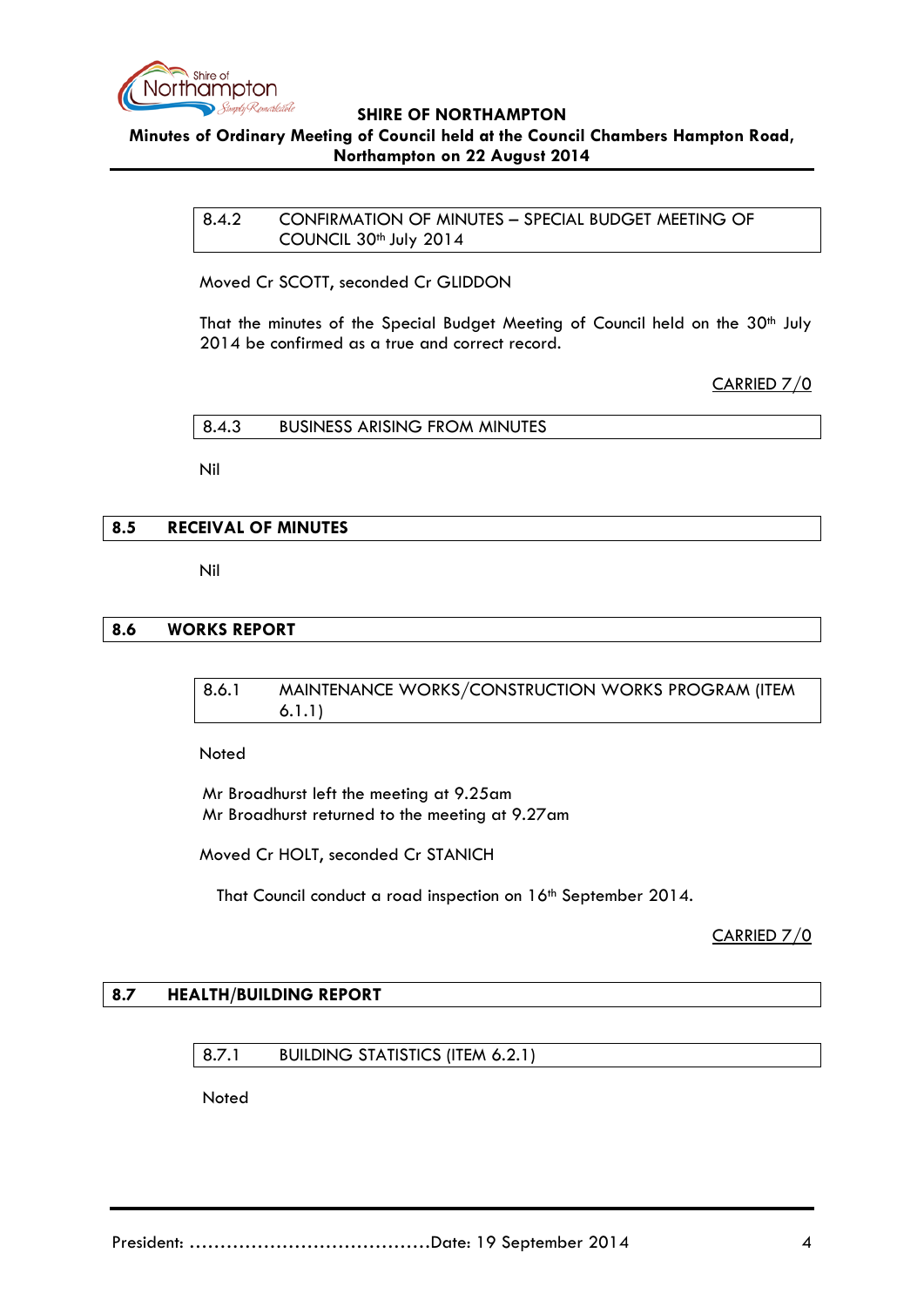

### <span id="page-4-1"></span><span id="page-4-0"></span>**8.8 TOWN PLANNING REPORT**

8.8.1 DRAFT COASTAL MANAGEMENT PLANS – KALBARRI & HORROCKS – CONSENTTO ADVERTISE (ITEM 6.3.1)

Moved Cr SCOTT, seconded Cr CARSON

That Council endorse the draft Horrocks Coastal Management Strategy and the draft Kalbarri Coastal Management Strategy (August 2014) for advertising purposes only and refer the draft strategies to the Western Australian Planning Commission for consent to advertise

CARRIED 7/0

Mr Broadhurst left the meeting at 9.37am

<span id="page-4-2"></span>8.8.2 PROPOSED ITINERANT FOOD VAN - KALBARRI (ITEM 6.3.2)

#### Moved Cr CARSON, seconded Cr SCOTT

That Council grant formal planning approval for the operation of an itinerant food van subject to compliance with the following:

#### Conditions:

- a. The itinerant food van is ONLY to be operated at the following locations:
	- i. Jacques Point (Reserve 34550);
	- ii. Red Bluff Beach Road Reserve; &
	- iii. Kalbarri Industrial Area.
- b. The itinerant food van is ONLY to be operated at the following locations between the hours of 8:30pm-12:00am (midnight):
	- i. Carparking area adjacent Kalbarri Beach Resort (Reserve 25307); &
	- ii. Sally's Tree (Reserve 25307).
- c. The itinerant food van shall operate in the locations indicated upon the attached approved plan(s) dated 22 August 2014 and subject to any modifications required as a consequence of any condition(s) of this approval. The endorsed plans shall not be modified or altered without the prior written approval of the local government.
- d. This approval is valid for a period of three (3) years from the date of this advice, after which the development will be returned to Council for further consideration.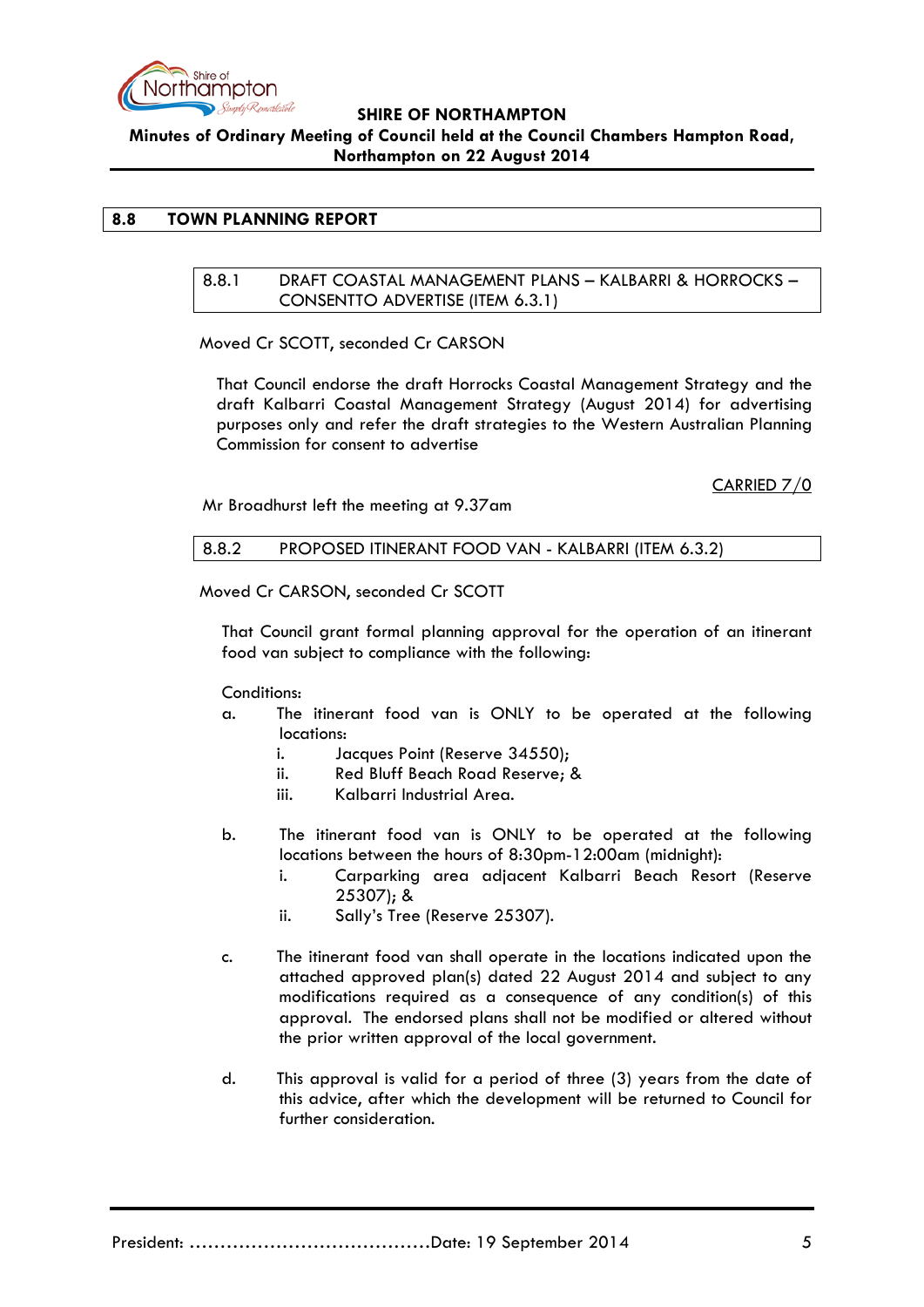

## **Minutes of Ordinary Meeting of Council held at the Council Chambers Hampton Road, Northampton on 22 August 2014**

- e. Prior to commencement of the land use, the proponent is required to obtain written approval from the Shire's Environmental Health Department regarding the final design/presentation of the itinerant food van and compliance with relevant health legislation.
- f. This planning approval shall remain valid while the necessary food premise registration remains current and valid and upon expiration or earlier termination of the food premise registration this planning consent shall cease to be valid.
- g. The itinerant food van is permitted to be stored at Lot (No.13) Glass Crescent, Kalbarri subject to the vehicle being stored within the property boundaries and the itinerant food van not causing injury to or prejudicially affecting the amenity of the locality by reason of the emission of smoke, dust, fumes, odour, noise, vibration, waste product or otherwise.
- h. This approval is issued only to Martin & Judy Phyland and is NOT transferable to any other person or to any other land parcel. Should there be any change in respect of which this planning approval is issued this approval shall no longer be valid.
- i. The itinerant food van is only approved to sell the following items:
	- Hot, cold and frozen beverages (i.e. coffee, tea, slushies, cool drink cans)
	- Soft serve icecream
	- Toasted sandwiches
	- Pastry items (i.e. pies, sausage rolls)
	- Muffins & cakes
	- Bags of potato chips
- j. The itinerant food van is required to be removed from the area at the close of business each day. The itinerant food van is not permitted to be stored within the approved operating areas.
- k. The vendor is required to provide adequate rubbish disposal facilities, remove all rubbish associated with the operation and maintain clean and sanitary conditions at all times.
- l. The land use hereby permitted shall not cause injury to or prejudicially affect the amenity of the locality by reason of the emission of smoke, dust, fumes, odour, noise, vibration, waste product or otherwise.
- m. A certificate of currency in respect of public liability insurance cover of \$10,000,000, including reference to the Shire of Northampton as an interested party or within the definition of the insured. A copy of the insurance policy is required to be received by the Shire prior to the commencement of operation of the itinerant food van.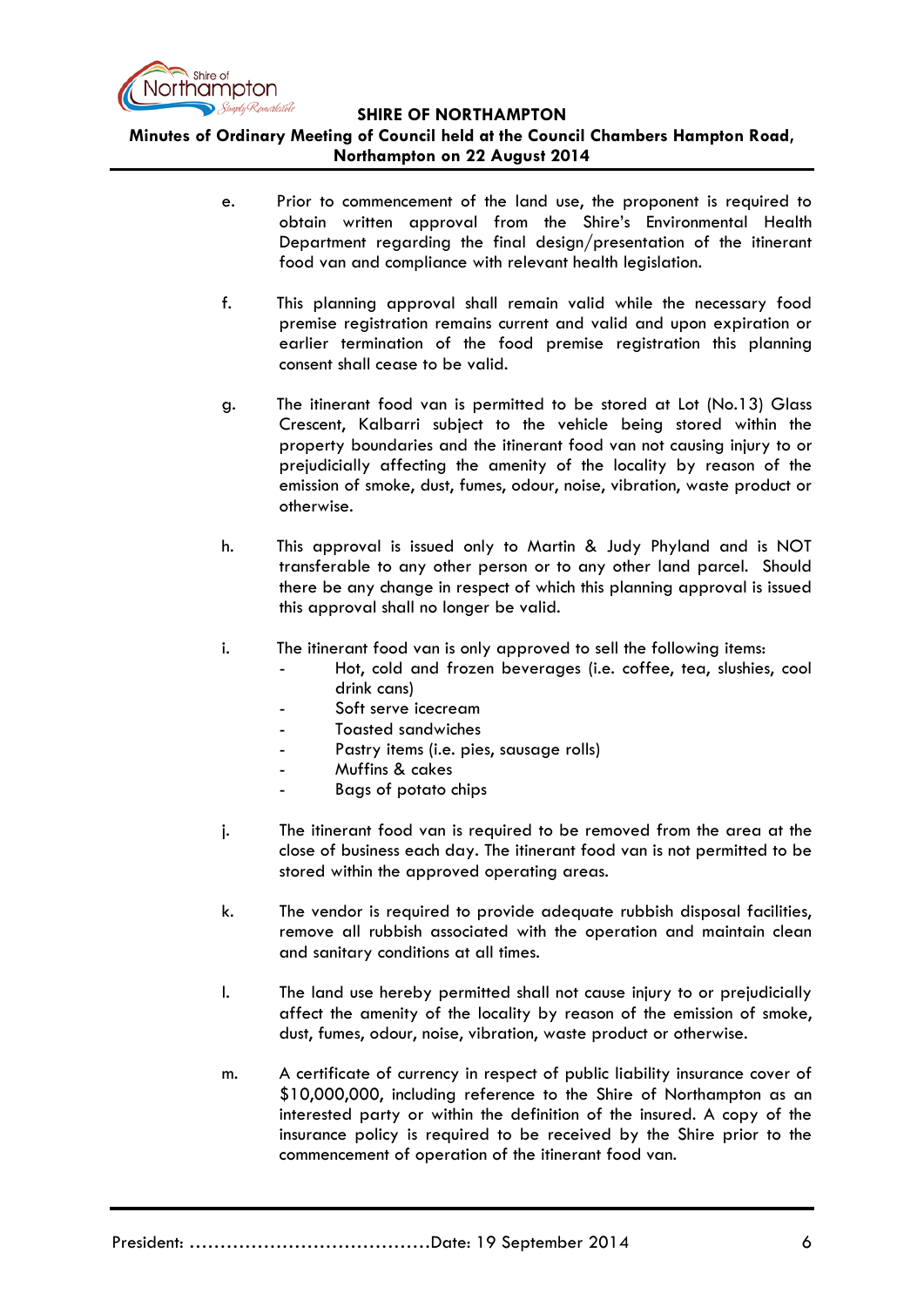

# **Minutes of Ordinary Meeting of Council held at the Council Chambers Hampton Road, Northampton on 22 August 2014**

- n. No freestanding signs or hoardings advertising the operation of the itinerant food van are permitted to be erected whether temporary or permanent in nature.
- o. The use of mechanical chimes or amplified music which could cause a noise nuisance is not permitted. The itinerant food van shall at all times comply with the *Environmental Protection (Noise) Regulations 1997.*
- p. The parking of the itinerant food van is not permitted upon road reserves, road verges or other carriageways with the exception of those approved areas indicated upon the approved plans dated 22 August 2014.
- q. A licence agreement being entered into for the use of Reserves 25307 between the applicant, the Shire of Northampton and the Department of Lands in accordance with the Shire's 'Commercial Recreational Tourism Activity on Crown Reserves' Local Planning Policy.
- r. This Planning Approval shall remain valid whilst the licence agreements referred to in Condition (q.) remain current and valid, and on the expiration or in the termination of such licence agreement, this Planning Approval shall cease to be valid.

#### Advice Notes:

- i Where an approval has so lapsed, no development/land use shall be carried out without the further approval of the local government having first been sought and obtained.
- ii. The Applicant is advised that it is not the responsibility of the local government to ensure that all correct approvals are in place and that all conditions contained within said approvals are upheld during the operations of the business.
- iii. In relation to Conditions (d.), (e.) and (h.) the applicant is advised that the itinerant food van is required to comply with the requirements of the *Food Act 2008* and *Food Regulations 2009.*
- iv. Should a new food premise be established within 500m of any of the approved locations the applicant is advised that the future approval and use of the said location would be unlikely.
- v. The Shire's environmental health officer is permitted to approve applications from the applicant for the operation of the food van at local events and market days subject to approval from the event/market day organisers.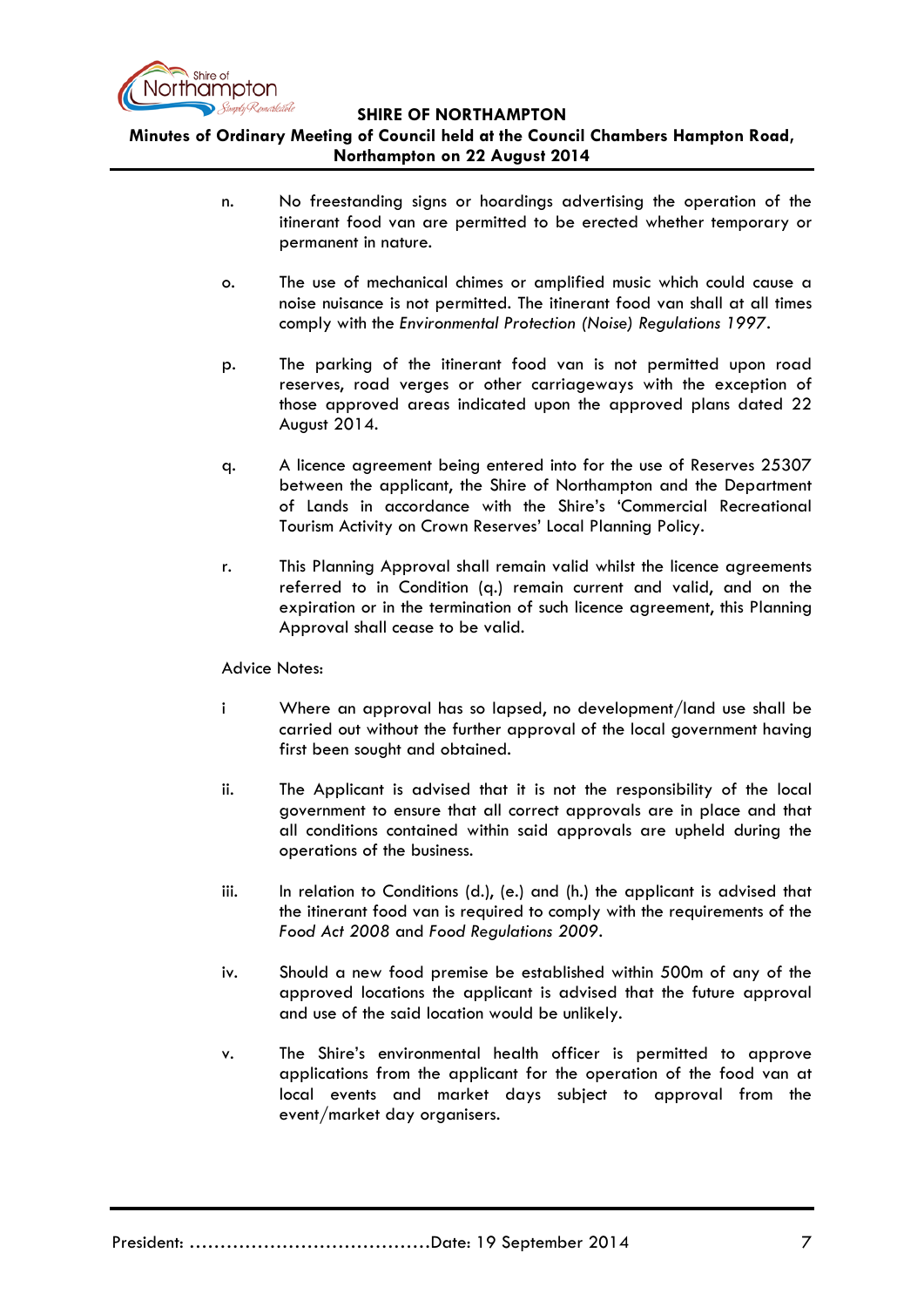

### **Minutes of Ordinary Meeting of Council held at the Council Chambers Hampton Road, Northampton on 22 August 2014**

vi. If an applicant is aggrieved by this determination there is a right (pursuant to the *Planning and Development Act 2005*) to have the decision reviewed by the State Administrative Tribunal. Such application must be lodged within 28 days from the date of determination.

CARRIED 7/0

### <span id="page-7-0"></span>8.8.3 SINGLE DWELLING – LOT 17 (NO. 34) MITCHELL STREET, HORROCKS (ITEM 6.3.3)

### Moved Cr GLIDDON, seconded Cr SCOTT

That Council grant Planning Approval to the Single Dwelling on Lot 17 (No. 34) Mitchell Street, Horrocks subject to the following conditions:

- 1. Development shall be in accordance with the attached approved plan(s) dated 22 August, 2014 and subject to any modifications required as a consequence of any condition(s) of this approval. The endorsed plan(s) shall not be modified or altered without the prior written approval of the local government;
- 2. If the development/use the subject of this approval is not substantially completed within a period of 2 years after the date of the determination the approval shall lapse and be of no further effect;
- 3. Any additions to or change of use of any part of the building or land (not the subject of this consent/approval) requires further application and planning approval for that use/addition;
- 4. A building permit shall be issued by the local government prior to the commencement of any work on the site;
- 5. All stormwater is to be disposed of on-site to the specifications and approval of the local government. On application for a building permit a detailed design of stormwater collection and disposal system of developed areas is to be supplied;
- 6. Installation of crossing place/s to the standards and specifications of the local government;
- 7. Any soils disturbed or deposited on site shall be stabilised to the approval of the local government;
- 8. Access and car parking areas to be paved/sealed, drained and thereafter maintained to the approval of the local government;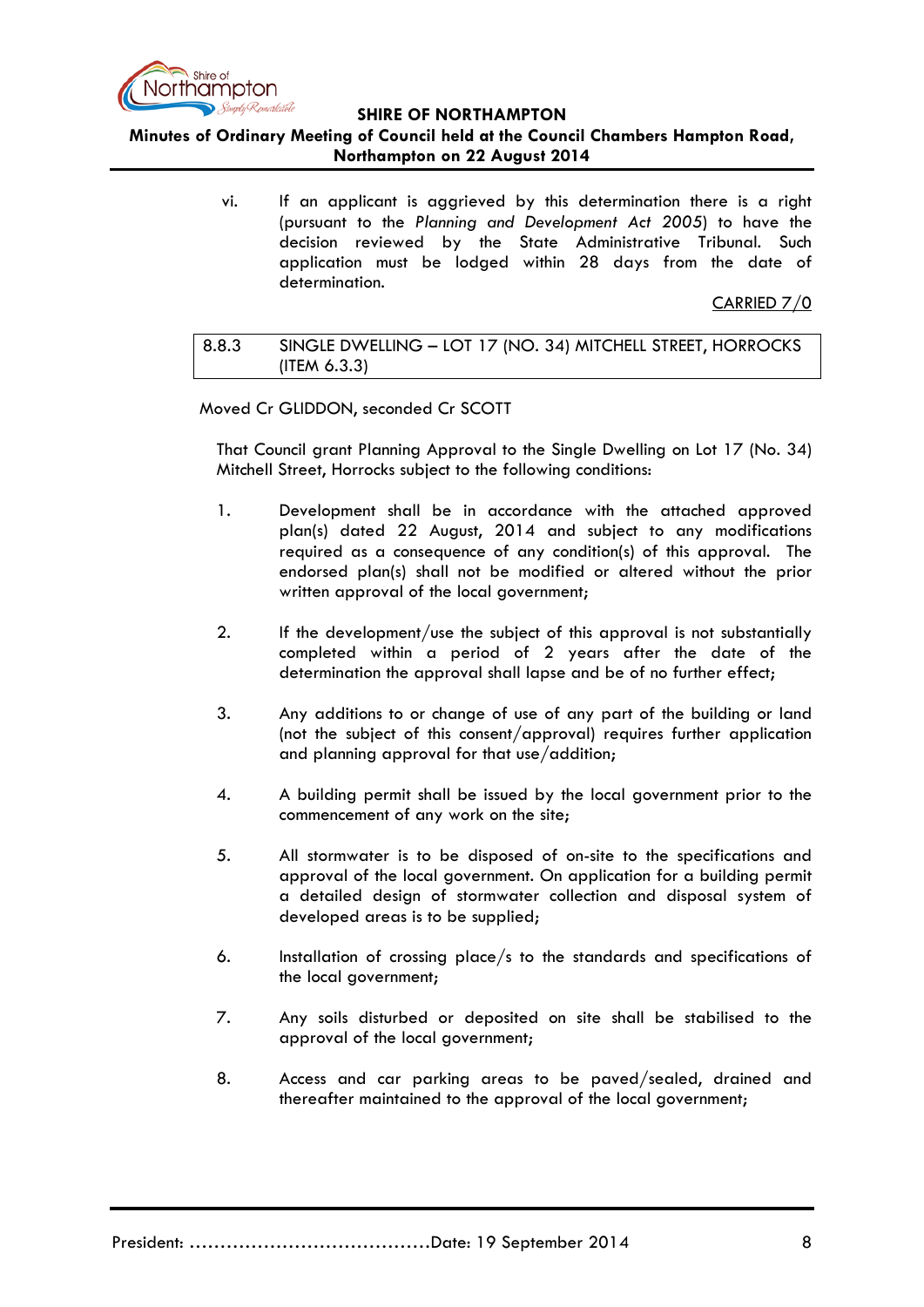

**Minutes of Ordinary Meeting of Council held at the Council Chambers Hampton Road, Northampton on 22 August 2014**

- 9. The existing retaining wall at the rear of Lot 17 encroaches onto Lot 9501. The Landowner is required to remove the retaining wall or enter into an arrangement with the Shire of Northampton for an easement to be placed on the title registering the encroachment and indemnifying the Shire of Northampton;
- 10. At the completion of the proposed two storey dwelling the existing building on Lot 17 shall have its kitchen facilities (stove and sink) removed in accordance with the attached approved plans dated 22 August, 2014.

### Advice Note

- *Note 1: Where an approval has lapsed, no development/use shall be carried out without the further approval of the local government having first been sought and obtained.*
- *Note 2: If an applicant is aggrieved by this determination there is a right (pursuant to the Planning and Development Act 2005) to have the decision reviewed by the State Administrative Tribunal. Such application must be made within 28 days from the date of this notice.*

CARRIED 7/0

### <span id="page-8-0"></span>8.8.4 SHIRE OF NORTHAMPTON - DRAFT LOCAL PLANNING SCHEME NO. 11 (KALBARRI TOWNSITE) – AMENDED MAPS - CONSENT TO ADVERTISE (ITEM 6.3.4)

Moved Cr SCOTT, seconded Cr PIKE

That Council:

- 1. Endorse and adopt the *Draft Local Planning Scheme No. 11 Scheme Text and Scheme Maps,* including the amended draft scheme maps dated August 2014 for consent to advertise;
- 2.. Grant authority to the Shire President and Chief Executive Officer of the Shire of Northampton to affix the Common Seal to *Draft Local Planning Scheme No. 11's* Scheme Text and Scheme Maps;
- 3. Submit *Draft Local Planning Scheme No. 11* and all documents in support and forming part thereof to the Western Australian Planning Commission for approval to be advertised for public comment in accordance with Regulation 13 of the *Town Planning Regulations 1967*(as amended); and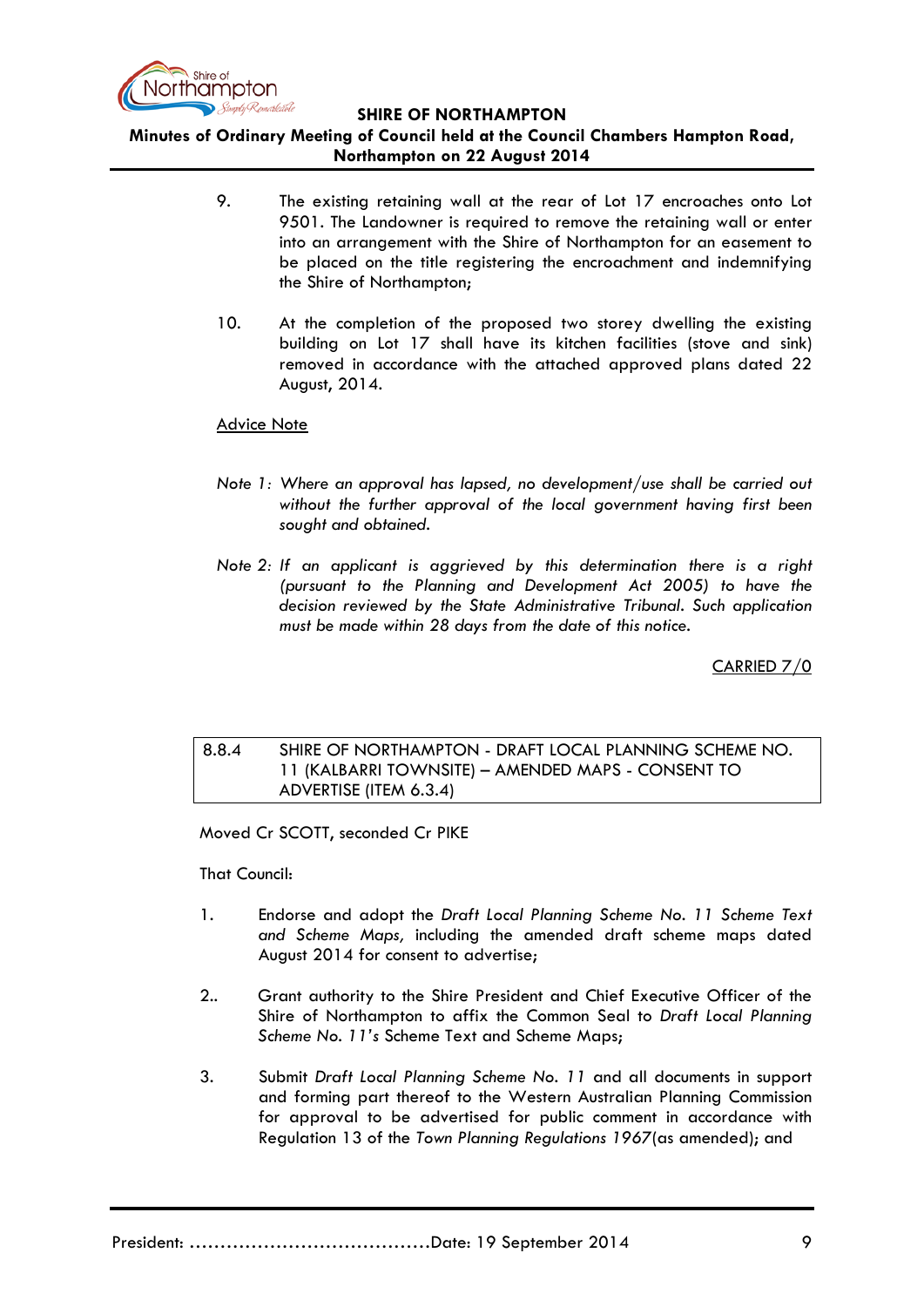

### **Minutes of Ordinary Meeting of Council held at the Council Chambers Hampton Road, Northampton on 22 August 2014**

4. In accordance with Clause 81 of the *Planning and Development Act 2005* (as amended) refer *Draft Local Planning Scheme No. 11* to the Environmental Protection Authority.

CARRIED 7/0

### <span id="page-9-0"></span>8.8.5 SUMMARY OF PLANNING INFORMATION ITEMS (ITEM 6.3.5)

Noted

### <span id="page-9-2"></span><span id="page-9-1"></span>**8.9 FINANCE REPORT**

### 8.9.1 ACCOUNTS FOR PAYMENT (ITEM 6.4.1)

Moved Cr PIKE, seconded Cr HOLT

That Municipal Fund Cheques 20227 to 20266 inclusive, totalling \$92,278.28, Municipal EFT payments numbered EFT12614 to EFT12757 inclusive totalling \$728,514.11, Direct Debit payments GJ0103 to GJ0107 totalling \$1,873.54, Trust Fund Cheques 1977-1987, totalling \$2,485.80 be passed for payment and the items therein be declared authorised expenditure.

CARRIED BY AN ABSOLUTE MAJORITY 7/0

### <span id="page-9-3"></span>8.9.2 MONTHLY FINANCIAL STATEMENTS MAY 2014 (ITEM 6.4.2)

Moved Cr CARSON, seconded Cr GLIDDON

That Council adopts the Draft Monthly Financial Report for the period ending 31 July 2014.

CARRIED 7/0

#### <span id="page-9-4"></span>8.9.3 2014/2015 BUDGET ADOPTION (ITEM 6.4.3)

Moved Cr CARSON, seconded Cr HOLT

That Council in accordance with section 6.2 of the Local Government Act 1995 adopt the 2014/2015 budget as presented inclusive of the following:

Statement of Comprehensive Income

Statement of comprehensive income as detailed on pages 2-4 of the budget for the financial year ending 30 June 2015, showing projected net profit of \$460,240.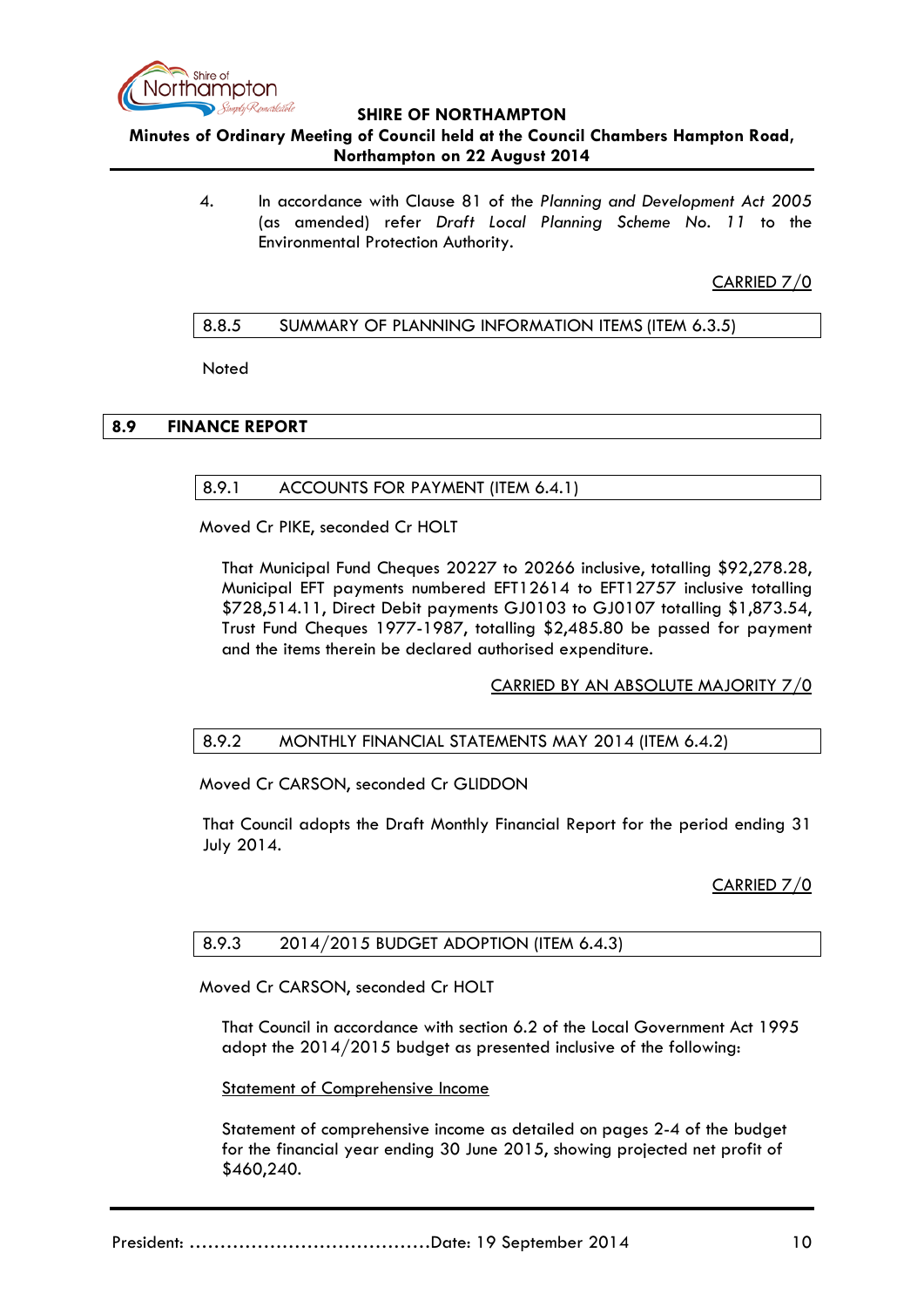

### Statement of Cash Flows

Statement of Cash Flows detailed on page 5 of the budget for the financial year ending 30 June 2015, showing a projected cash at year end of \$1,535,336.

### Rate Setting Statement

Rates Setting Statement detailed on page 6 of the budget for the financial year ending 30 June 2015, showing an Estimated Surplus B/Fwd amount of \$1,234,702 from 2013/2014. Statutory Budget

Statutory Budget detail for 2014/2015 as presented on pages 7 to 37.

### 2014/2015 Budget By Schedule Format

Detailed Schedule Budget format for 2014/2015 detailed on pages 1 to 137 of the supplementary information to the budget document showing a projected nil closing current position.

### CARRIED BY AN ABSOLUTE MAJORITY 7/0

#### <span id="page-10-0"></span>8.9.4 WAIVER OF 2014/2015 RATES (ITEM 6.4.4)

Moved Cr SCOTT, seconded Cr PIKE

That Council in accordance with section 6.47 of the Local Government Act 1995:

Waive the rates on the following lessees:

Northampton Bowling Club – Portion of Reserve 23432 and Crown Grant in Trust Volume 1620 Folio 052;

Northampton Golf Club – Portion of Reserve 23432 and Crown Grant in Trust Volume 1620 Folio 052;

Northampton Community Centre – Portion of Reserve 23432

The Federation of Western Australian Police and Citizens Youth Clubs Inc – Kalbarri Town Lot 468 Reserve No 35559.

Kalbarri Golf and Bowling Club – part of Reserve No 30953;

Kalbarri Sport and Recreation Club – part of Reserve No 25447.

Kalbarri Occasional Childcare Centre – Lot 233 and 232 Smith Street, Kalbarri.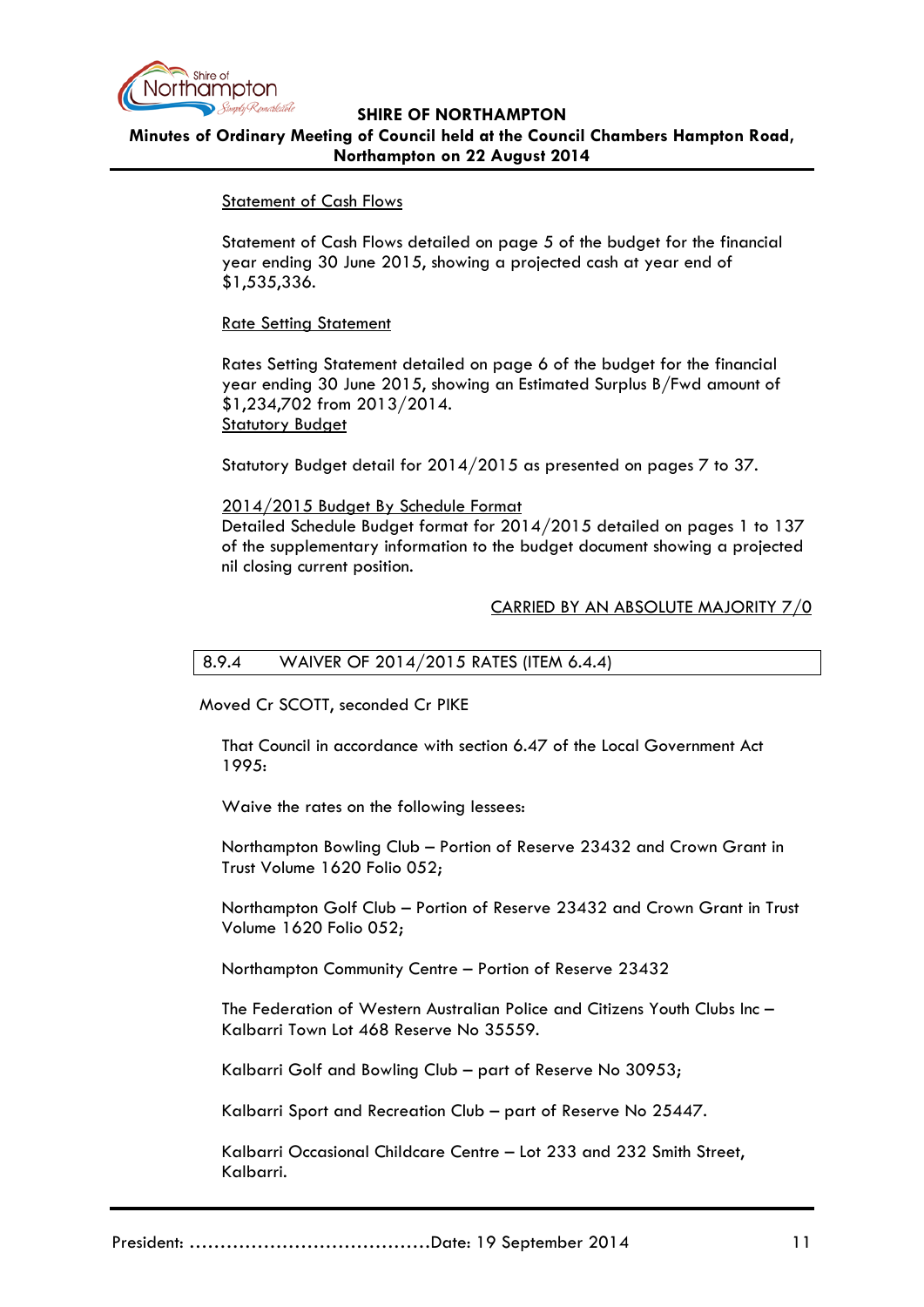

# **Minutes of Ordinary Meeting of Council held at the Council Chambers Hampton Road, Northampton on 22 August 2014**

Edna Bandy Centre – Reserve 2038, Stephen Street Northampton

Old School Community Centre – Lot 475, Stephen Street Northampton

Binnu Tennis Club – Reserve 23699, Northwest Coastal Highway, Binnu

Northampton District Agricultural Society – Portion of lot 469 on Deposited Plan 217042, Northampton

Northampton Stud Breeders – Portion of lot 469 on Deposited Plan 217042, **Northampton** 

Northampton Motors and Machinery Restoration Inc – Portion of lot 479 on Deposited Plan 192577, Northampton

Waive the rates on the following aged care accommodation:

Pioneer Lodge Inc – Lot 7 Robinson Street, Northampton; and

Homeswest and the Shire of Northampton Lot 1001 Hackney Street,

#### CARRIED BY AN ABSOLUTE MAJORITY 7/0

### <span id="page-11-0"></span>**8.10 ADMINISTRATION & CORPORATE REPORT**

Council adjourned for a site visit to the Northampton Light Industrial area at 10.10am:

Meeting reconvened at 10.35am with the following in attendance:

Cr Wilson, Cr Carson, Cr Scott, Cr Stanish, Cr Gliddon, Cr Holt, Cr Pike, Chief Executive Officer Garry Keeffe, Deputy CEO Grant Middleton, Mr Glenn Bangay Principal EHO/Building Surveyor, Mrs Hayley Williams Principal Planner

#### <span id="page-11-1"></span>8.10.1 NORTHAMPTON LIGHT INDUSTRIAL UNITS (ITEM 6.5.1)

Moved Cr CARSON, seconded Cr HOLT

That the light industrial units located on Lot 83 Kitson Circuit be leased at a rate of \$120 per week for the units with a workshop floor area of 120m² and \$140 per week for the units with a workshop floor area of 140m², with CPI to be applied each year and market value to be undertaken every 5 years.

CARRIED 6/1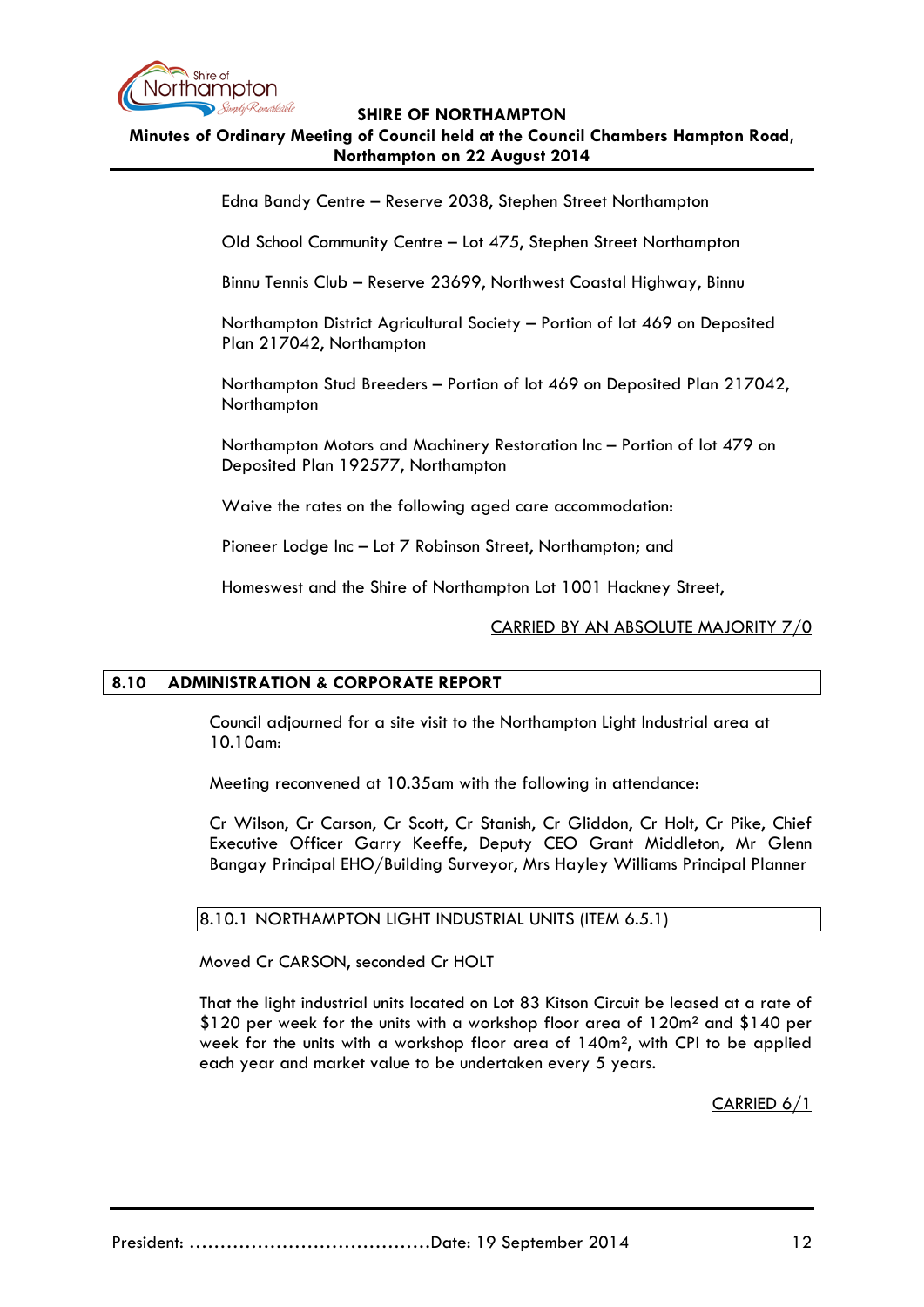

<span id="page-12-0"></span>8.10.2 REQUEST TO OPERATE FUN FAIR ON FORESHORE PARKLAND (ITEM 6.5.2)

### Moved Cr SCOTT, seconded Cr PIKE

That Council approve the application submitted by Tyrone Taylor to operate a fun fair consisting of rides, games and food, to be conducted on the Kalbarri foreshore parkland from 26<sup>th</sup> December 2014 to 12<sup>th</sup> January 2015 and the times of operation to be from 3.00pm to 10.00pm, except on Sunday 28<sup>th</sup> December operating times be 11.00am to 5.00pm and for the period  $11<sup>th</sup>$ January from 11.00am to 5.00pm and a fee of \$500 for the use of the area apply and all use be subject to current Council policy conditions.

CARRIED 7/0

### <span id="page-12-1"></span>8.10.3 FRIENDS OF THE RAILWAY 6.5.3)

Moved Cr HOLT, seconded Cr GLIDDON

That Council delay any decision on the relocation of the Governor Rail Car until further information is supplied by Northampton Friends of the Railway Inc on where the carriage is to be located at the Mary Street precinct and the time it will take to restore the carriage, and Councillors undertake an inspection of the carriage.

### CARRIED 7/0

#### <span id="page-12-2"></span>8.10.4 AWARE GRANT FUNDING APPLICATION 6.5.4)

**Noted** 

#### <span id="page-12-3"></span>**8.11 SHIRE PRESIDENTS REPORT**

Since the last Council meeting Cr Wilson reported on his attendance at the following:

| $6/8/14 - 8/8/14$ | <b>Local Government Convention</b>            |
|-------------------|-----------------------------------------------|
| 16/8/14           | Freeman function - George Parker              |
| 17/8/14           | Opened Botanic Line (on behalf of Council)    |
| 19/8/14           | Citizenship Ceremony                          |
| 20/8/14           | Meeting with Department of Lands - UCL Issues |
| 22/8/14           | Citizenship Ceremony                          |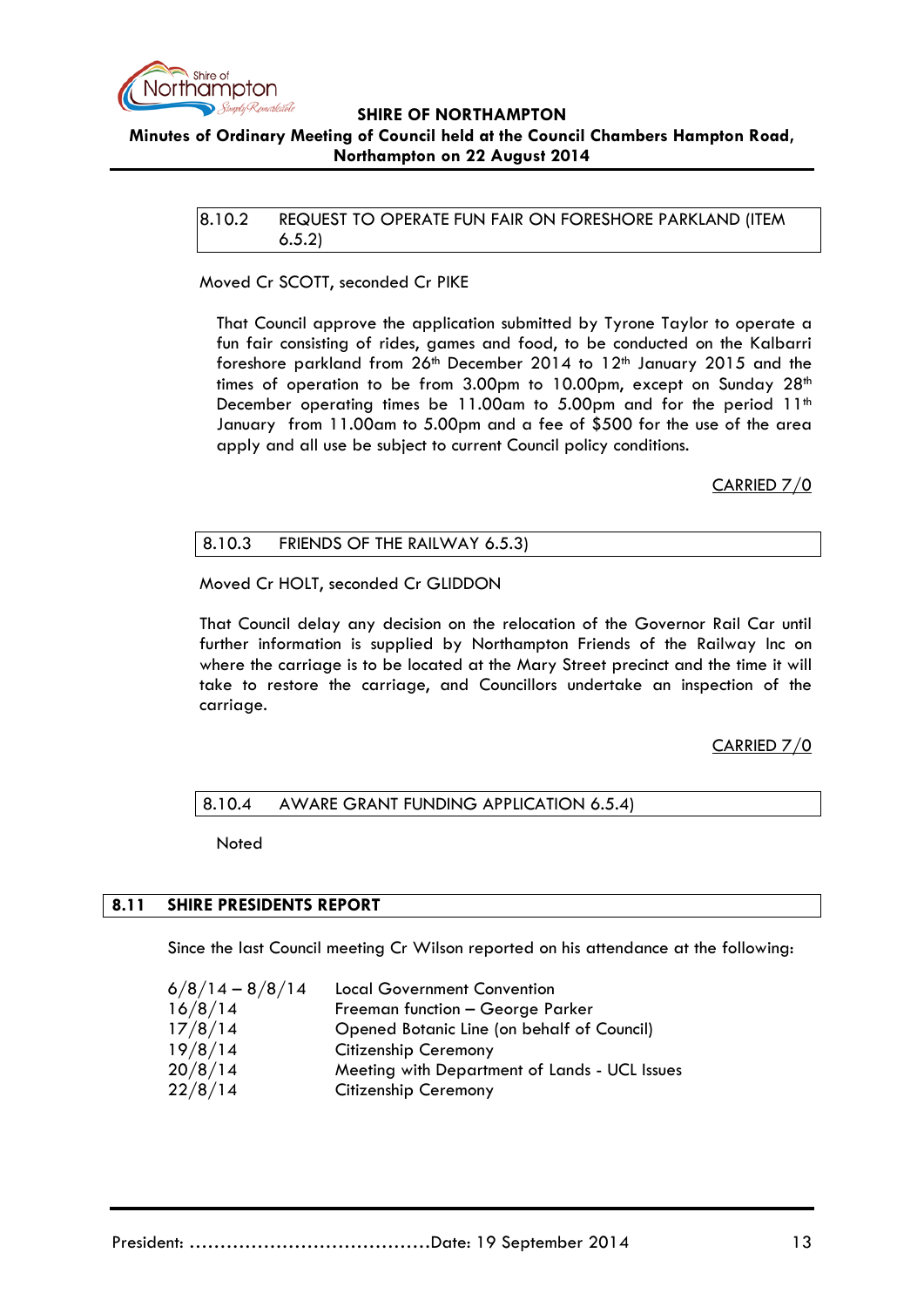

### <span id="page-13-0"></span>**8.12 DEPUTY SHIRE PRESIDENTS REPORT**

Nil

### <span id="page-13-2"></span><span id="page-13-1"></span>**8.13 COUNCILLORS REPORTS**

8.13.1 CR CARSON

Since the last Council meeting Cr Carson reported on his attendance at the following:

 $6/8/14 - 8/8/14$  Local Government Convention 16/8/14 Freeman function – George Parker

<span id="page-13-3"></span>8.13.2 CR PIKE

Since the last Council meeting Cr Pike reported on his attendance at the following:

 $6/8/14 - 8/8/14$  Local Government Convention

#### <span id="page-13-4"></span>8.13.3 CR GLIDDON

Since the last Council meeting Cr Gliddon reported on her attendance at the following:

| 25/7/14           | Tidy Towns - Judges Inspection             |
|-------------------|--------------------------------------------|
| 1/8/14            | Visitor Centre Committee Meeting           |
| $6/8/14 - 8/8/14$ | <b>Local Government Convention</b>         |
| 16/8/14           | Freeman function - George Parker           |
| 20/8/14           | Lucky Bay Inspection - Department of Lands |

<span id="page-13-5"></span>8.13.4 CR HOLT

Since the last Council meeting Cr Holt reported on his attendance at the following:

| $6/8/14 - 8/8/14$ | <b>Local Government Convention</b>    |
|-------------------|---------------------------------------|
| 12/8/14           | <b>LEMC Meeting Kalbarri District</b> |
| 12/8/14           | Men's Shed Meeting                    |
| 16/8/14           | Kalbarri SES - Media/Awards           |